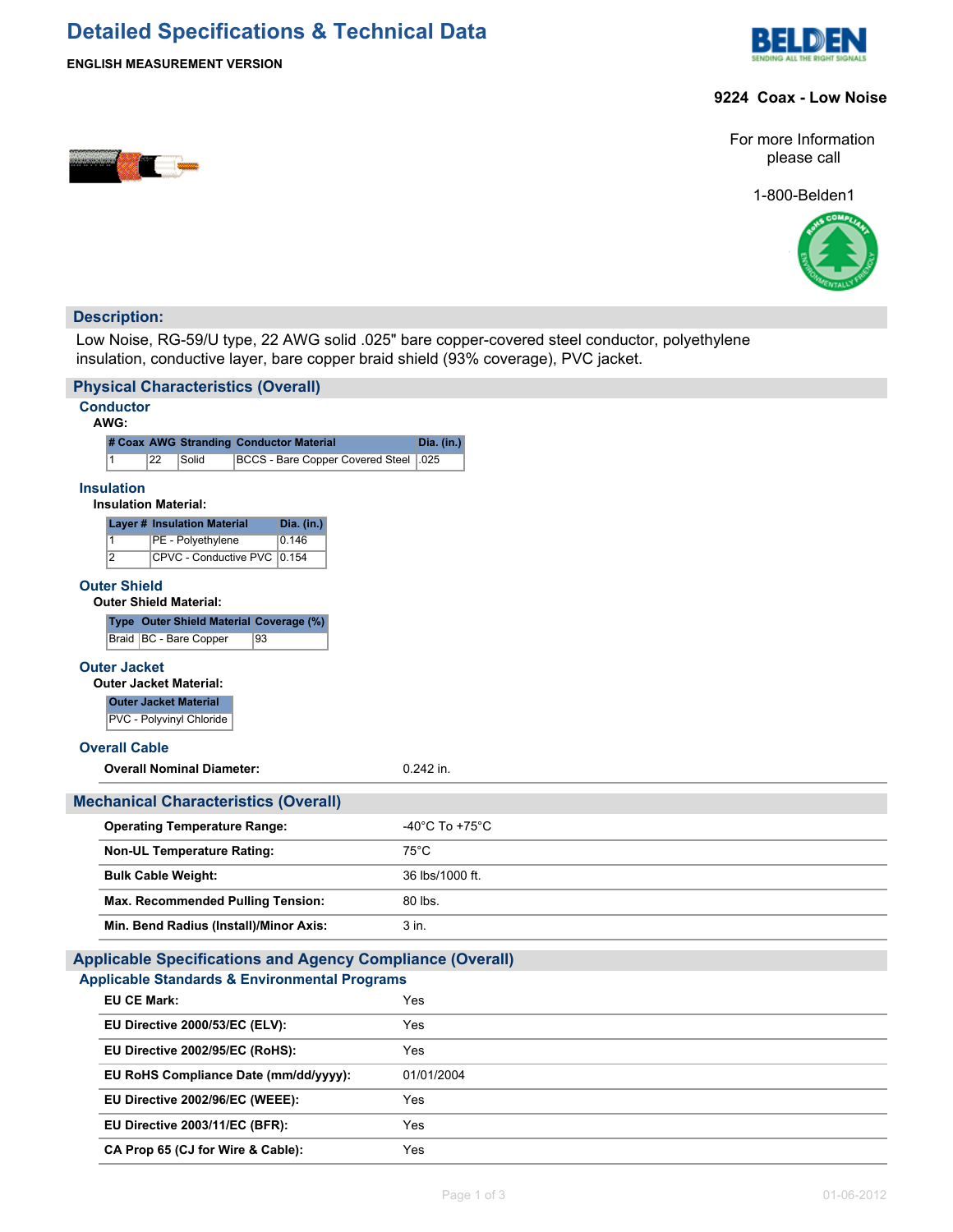## **Detailed Specifications & Technical Data**

#### **ENGLISH MEASUREMENT VERSION**



### **9224 Coax - Low Noise**

| MII Order #39 (China RoHS):                 | Yes                                                                               |  |  |  |
|---------------------------------------------|-----------------------------------------------------------------------------------|--|--|--|
| <b>RG Type:</b>                             | 59/U                                                                              |  |  |  |
| <b>Flame Test</b>                           |                                                                                   |  |  |  |
| <b>UL Flame Test:</b>                       | UL1685 UL Loading, VW-1                                                           |  |  |  |
| <b>Plenum/Non-Plenum</b>                    |                                                                                   |  |  |  |
| Plenum (Y/N):                               | <b>No</b>                                                                         |  |  |  |
| <b>Electrical Characteristics (Overall)</b> |                                                                                   |  |  |  |
| Nom. Characteristic Impedance:              |                                                                                   |  |  |  |
| Impedance (Ohm)<br>75                       |                                                                                   |  |  |  |
| Nom. Inductance:                            |                                                                                   |  |  |  |
| Inductance (µH/ft)<br>.124                  |                                                                                   |  |  |  |
| Nom. Capacitance Conductor to Shield:       |                                                                                   |  |  |  |
| Capacitance (pF/ft)<br>$\overline{22}$      |                                                                                   |  |  |  |
| <b>Nominal Velocity of Propagation:</b>     |                                                                                   |  |  |  |
| <b>VP</b> (%)<br>65                         |                                                                                   |  |  |  |
| <b>Nominal Delay:</b>                       |                                                                                   |  |  |  |
| Delay (ns/ft)<br>1.56                       |                                                                                   |  |  |  |
| <b>Nom. Conductor DC Resistance:</b>        |                                                                                   |  |  |  |
| DCR @ 20°C (Ohm/1000 ft)<br>54.0            |                                                                                   |  |  |  |
| <b>Nominal Outer Shield DC Resistance:</b>  |                                                                                   |  |  |  |
| DCR @ 20°C (Ohm/1000 ft)<br>2.5             |                                                                                   |  |  |  |
| <b>Other Electrical Characteristic 1:</b>   | NBS Low Noise Test (Modified) MIL-C-17 Paragraph 4.8.14, 5 mV Peak to<br>Peak Max |  |  |  |
| Max. Noise Level (Peak to Peak):            | 5 mV                                                                              |  |  |  |
| <b>Notes (Overall)</b>                      |                                                                                   |  |  |  |

**Notes:** Not recommended for RF use. Nom. Voltage Breakdown Conductor to Shield: 30 kV RMS. Nom. Voltage Breakdown Jacket (Shield to Water): 30 kV RMS.

#### **Related Documents:**

No related documents are available for this product

#### **Put Ups and Colors:**

| Item $#$     | Putup    | <b>Ship Weight</b> | Color | <b>Notes</b> | <b>Item Desc</b>      |
|--------------|----------|--------------------|-------|--------------|-----------------------|
| 9224 010U500 | 1500 FT  | 19.500 LB          | BLACK |              | #22AWG LOW NOISE COAX |
| 9224 0101000 | 1.000 FT | 39.000 LB          | BLACK |              | #22AWG LOW NOISE COAX |

Revision Number: 1 Revision Date: 06-03-2008

© 2012 Belden, Inc All Rights Reserved.

Although Belden makes every reasonable effort to ensure their accuracy at the time of this publication, information and specifications described herein are subject to error or omission and to change without notice, and the listing of such information and specifications does not ensure product availability.

Belden provides the information and specifications herein on an "AS IS" basis, with no representations or warranties, whether express, statutory or implied. In no event will Belden be liable for any damages (including consequential, indirect, incidental, special, punitive, or  $e^{\pm i\omega}$  if  $B$ elden has been advised of the possibility of the possibility of the possibility of the possibility of such damages, where  $\omega$